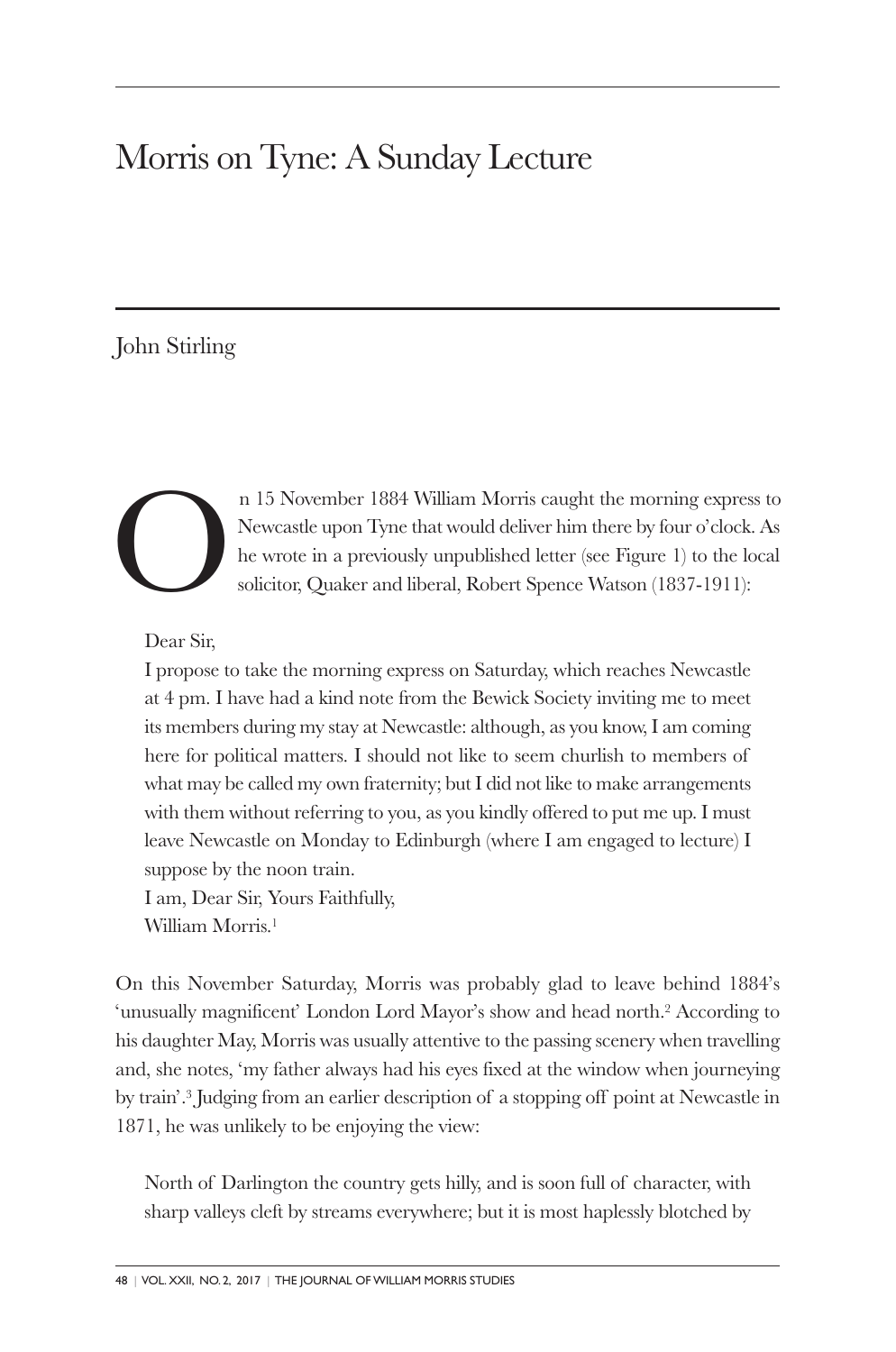coal, which gets worse and worse as you get towards Newcastle, so wretched and dispirited that one wants to get out and back again. Newcastle itself has been a fine old town and beautifully situated, but it is now simply horrible: there is a huge waste of station there, quite worthy of it. 4

John Dobson's station remains today and was unlikely to have enamoured Morris in its classicism; the Victorian town itself was further disfigured by the alkali works and shipbuilding industries on the polluted River Tyne, alongside the slum dwellings of the working class. Morris seems to have rarely stopped long in the city, with his only other recorded stay appearing to have been in 1887 when he met the local Radical MP and publisher of the *Newcastle Chronicle,* Joseph Cowen, at the station again during a march in support of striking Northumberland miners. <sup>5</sup> His most local connections were with the Howards, and he stayed at least once at the family home of Naworth Castle, forty-seven miles along the Tyne valley, and there is outstanding stained glass by Morris and Co. in Philip Webb's nearby church at Brampton. Webb was also influential in securing the firm's commission for Rounton Grange, built for Isaac Lowthian Bell in North Yorkshire, where Morris painted two room ceilings himself and which was the site of his famous outburst about 'ministering to the swinish luxury of the rich'. 6

However, it was Morris's socialism that brought him to Newcastle (and Gateshead) in this bleak November, at the invitation of Spence Watson, with whom he was due to stay. He was to deliver his lecture, 'Art and Labour', to a large, mixed audience at the city's Tyne Theatre, set on the edge of the working-class community of Newcastle's West End that is, like Dobson's station, a present-day survivor.

## **I. Tub-Thumping Victorians**

Public speaking and the printed word were the main media of communication during the Victorian era, and leading politicians such as Gladstone and Disraeli set the benchmark for the former. Socialist activists had to be skilled in both and, whilst journalism may not have been a natural occupation for Morris, at least it could grow from his poetry and prose writing. However, speaking in public was clearly something that Morris did not take to naturally, with May Morris simply noting that 'my father was not a born orator'. <sup>7</sup> Nevertheless, given the significance of public speaking for the socialist movement of the time, and for the focus of this article on Morris's appearance at the Tyne Theatre, it is worth pursuing this particular point a little further.

In an age of political rhetoric, Eduard Bernstein's recollection of Morris remains apposite: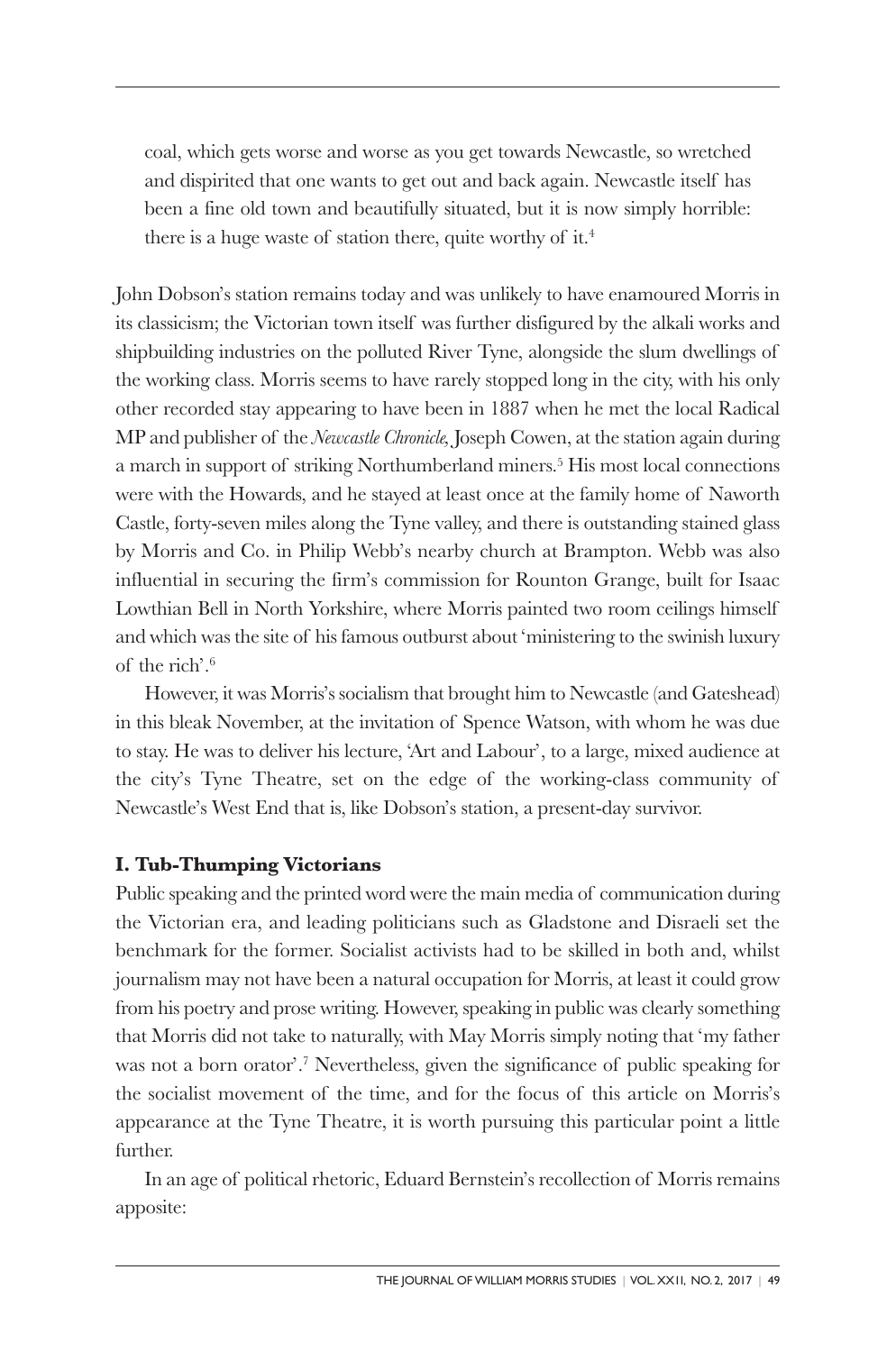SW 1/12/35 KELMSCOTT HOUSE. UPPER MALL, HAMMERSMITH. Tpropose morning Expres Which  $-2m$ Thave has a Knid note from the sec: of Brwick Society moiting Wenn members meet  $\frac{1}{2}$ at Newca May my You Know, Jam ccal mar

Figure I: Unpublished letter from Morris to Robert Spence Watson, held by Robinson Library Special Collections, Newcastle University, Newcastle upon Tyne, SW 1/12/35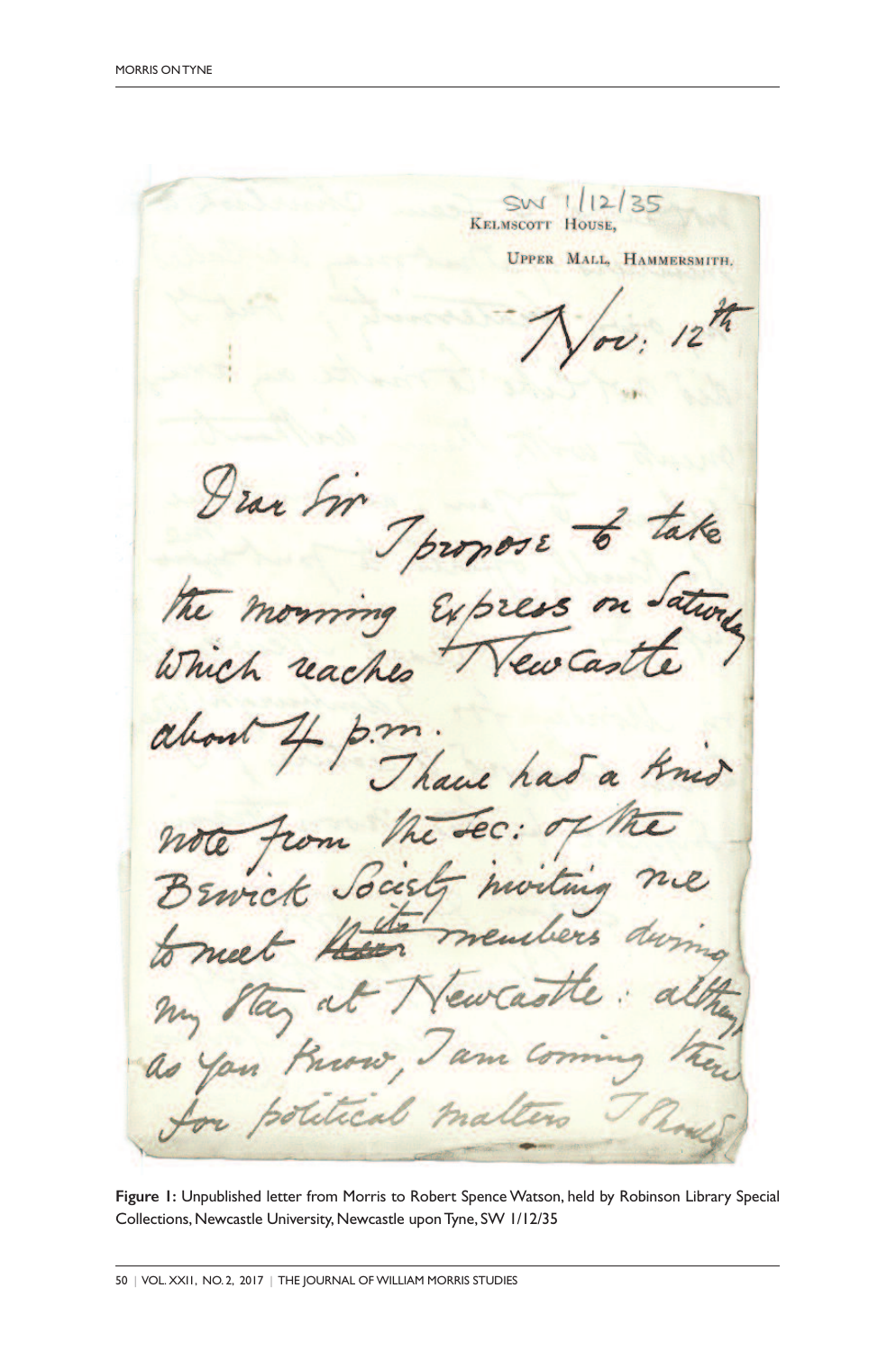not like to seem churchoh to members of what may be called my own fraternity; buty did not like to make any arrange ments with them without referring to you, as you have up. I mustleave Newcastle on Monday for Edinburgh (where ) Suppose by the noon train. Sam Dran Sm Yours faithfully William Oforno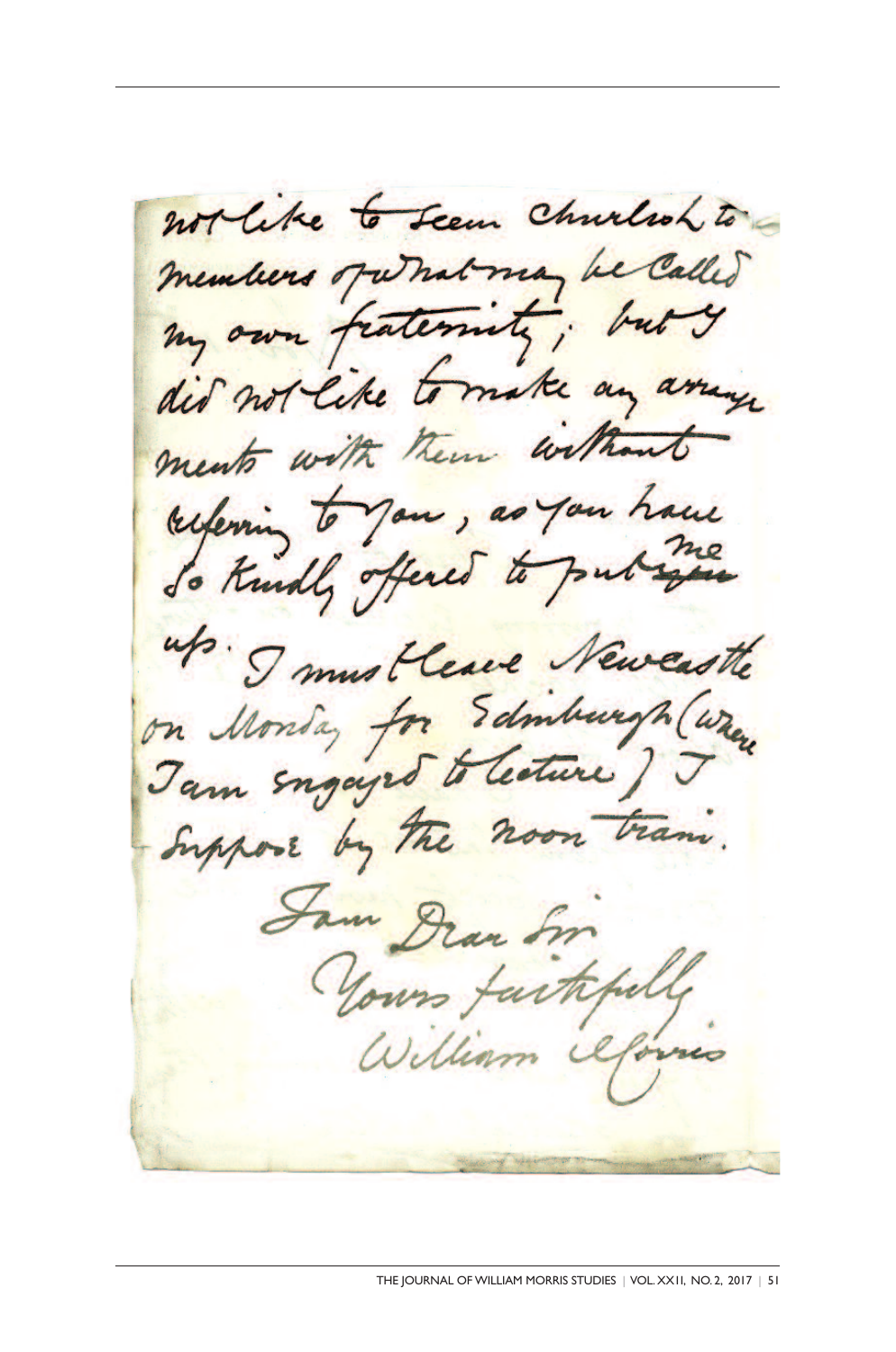He could express his ideas in a very arresting manner, but this was speaking to a comparatively small circle in an unrestrained gossiping tone. Rhetoric was not natural to him; his whole nature was anti-rhetorical. 8

Good public speaking entails making a connection with your audience, and Morris did not find this easy. He was faced with a variety of audiences and a mixture of locations, from heckling street corner crowds to mass demonstrations in Hyde Park; from scattered audiences in club-rooms more interested in their drink to attentive workers in small socialist meetings, and from the literary and artistic middle class at Oxford to a mixed and unpredictable audience at a public lecture. Each audience naturally brought its own expectations of the public Morris that they knew.

There was also a difficulty for Morris in making a connection with his workingclass audiences, given his own privileged background. Taylor, for example, is clear in discussing his East End of London meetings that Morris's 'wealthy middle class background' meant that: '[i]t would be true to say he did not really understand the people he most wanted to reach'. <sup>9</sup> Morris was aware of this lack of connection himself, and his social background, as well as his role as a businessman and relationships with wealthy clients, cannot be put to one side. However, his connections with the working class take him well beyond that of ordinary middle-class Victorians and their relationship with their working-class servants. Morris did not marry a conventional middle-class woman; he ran a workshop and then a factory that brought him into regular contact with his workers, along with workers at other factories producing his products. Most of all, his socialist activities brought him into regular and sometimes frequent contact both with working-class activists and leaders as well as those who just came to hear him speak. There can be little doubt that his understanding of the condition of the working class came, like that of Engels, from first-hand knowledge rather than the library.

Recollections and commentaries on Morris as a speaker commonly reflect May Morris's view of his skills as an orator. <sup>10</sup> This view was endorsed by John Bruce Glasier, when he recalled: 'Morris is not what is called an orator or eloquent speaker. He was not reckoned among the front rank speakers of the movement'. <sup>11</sup> Another obvious admirer was equally critical. Writing less than a month before his address at the Tyneside Theatre, Sophie Sharman recalled this earlier appearance:

As a public speaker he does not do well, stammering and stumbling […]. On coming home after his lecture [Morris] asked me how he had done. I told him I was puzzled; something had gone wrong. He laughed and said: 'I am trying to become popular'. But it would not do. The Oxford scholar, the purist in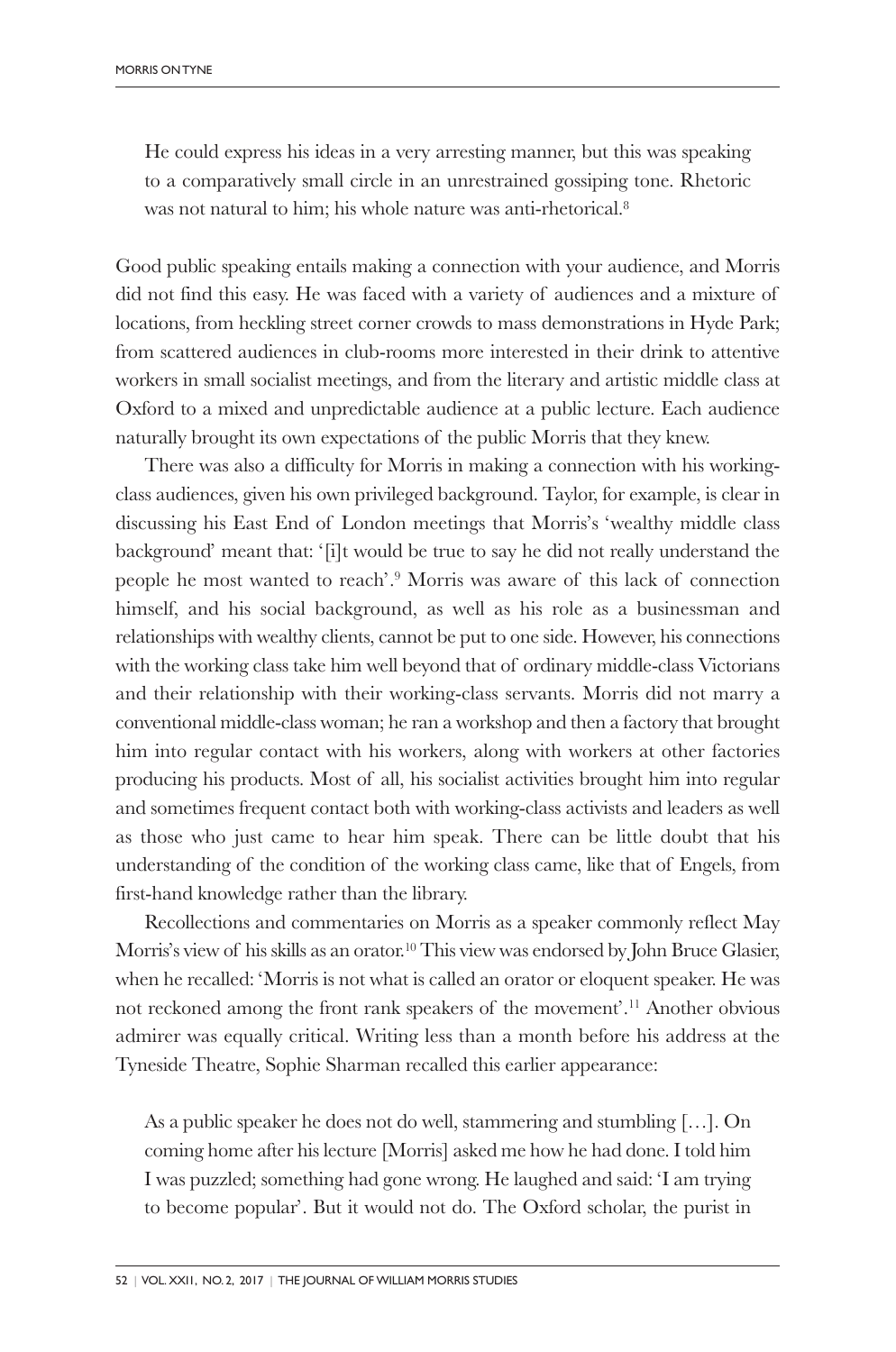English, could never learn the quick, nimble wit of the stump orator. 12

James Leatham, a printer and socialist activist also recalls:

Morris was not exactly popular as a public lecturer. He was too self-conscious and too susceptible to the influence of his surroundings to be that […]. His method of handling a subject was that of the desk rather than that of the platform. 13

Leatham also records that Morris's one Aberdeen lecture was delivered from manuscript: '[h]e sometimes did that, although he was ready and hearty in extempore speech too'. <sup>14</sup> Others, such as Glasier, also note how Morris might read from his notes: '[h]e read his lecture, or rather recited it, keeping his eye on the written page, which he turned over without concealment'. 15

Nevertheless, it is clear that Morris himself took his speaking duties seriously as May Morris suggests in quoting her father about his first lecture:

I went with Wardle to the place [I was to speak] and read Robinson Crusoe to him to see if I could make myself heard; which I found easy to be done: yet I can't help feeling a little nervous at having to face my fellow beings in public. 16

She added:

It is not the least significant trait that when the public expression of his thoughts was demanded of him, he should doggedly teach himself to speak, somewhat against the grain.<sup>17</sup>

By contrast, Tony Pinkney's detailed account of a meeting in Oxford shows Morris giving his lecture 'without book', amid 'great uproar' and heckling, but accounting for himself well with 'quick retorts' to his audience. 18

Both Morris's class relationship with many of his audiences and his reluctance as a public speaker, did, on his own admission, detract from his ability to communicate as a public speaker. He clearly regularly relied on delivering his more formal public lectures from carefully prepared notes, and was a little uneasy with a working-class audience. However, there is an obvious need to counterbalance this account with what is also clear: that Morris was interested in the content of his speeches as much as in their saying, and he will certainly have delivered that content with commitment,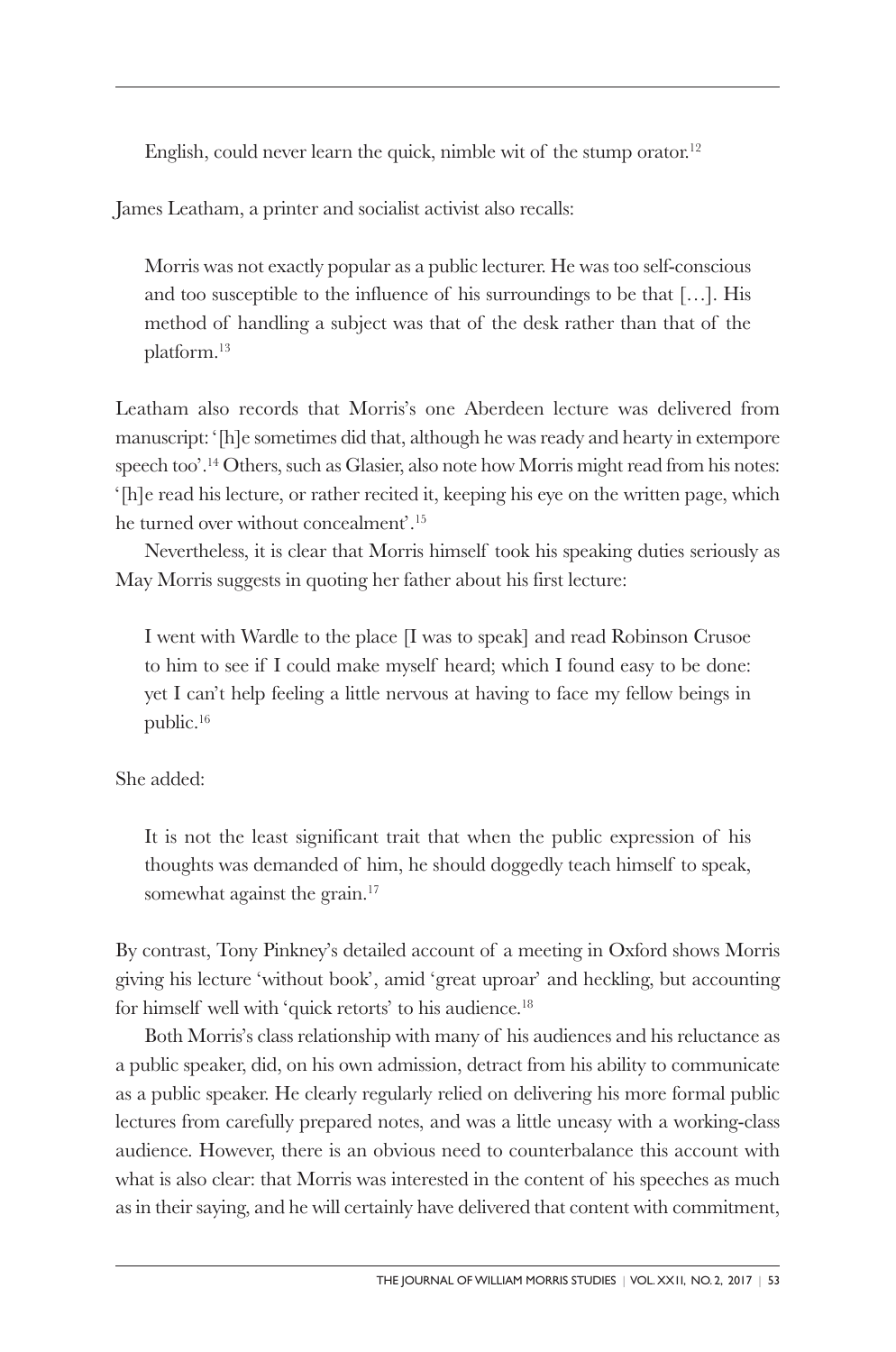enthusiasm and 'the impress of sincerity'. <sup>19</sup> A speaker with such a passion is as likely, or probably more likely, to carry his audience as one with a flair for empty rhetoric. This appears to have been just the case at the Tyne Theatre as we will see below.

### **II. The Message not the Messenger**

So what was the message that Morris was planning to deliver to Tynesiders? Morris says of his audience, in a letter presumed to be to May, that 'I am afraid they might be rather astonished though 'tis one of my mildest'. <sup>20</sup> There would have been, perhaps, less astonishment among the socialists in the audience for, by now, the lecture's title and content had become a familiar theme in Morris's writing and speaking. Morris's particular interpretation of socialism has long been discussed, and is not the central focus here, but it is clear that the nature of work and the conditions of its expression in a capitalist and post-capitalist society are at the heart of Morris's analysis and argument. <sup>21</sup> It is not surprising, therefore, to find it central to a speaking tour.

Morris first delivered 'Art and Labour' on 1 April 1884, and the Tyne Theatre presentation was its sixth appearance. <sup>22</sup> He was delivering 'Useful Work versus Useless Toil' at the same time, and had written 'Work in a Factory as it might be' for the May and June editions of *Justice* during the same year. He was clearly addressing a theme that was important to him, both as a socialist and as a practical man who was able to enjoy the work he did in a way that was beyond the exploitative conditions imposed on the working class. It was also the early days of the socialist movement. Morris was less comfortable with Marxist economics, and no doubt felt the importance of stressing the relationship he saw between 'art' and labour.

As to the 'mildness' of the lecture there has been some discussion as two versions exist alongside that which later appeared as an essay. <sup>23</sup> Alan Bacon's detailed analysis argues for a much more 'revolutionary' content reworked for a more working-class Glasgow audience in contrast to Morris's first delivery to the Leeds Philosophical and Literary Society. The date of the Newcastle lecture falls between both, but is only a month before the Glasgow meeting in December 1884, and shortly before he left the Social Democratic Federation (SDF). Bacon is surely right to suggest that Morris accounted for his audience in more than polite passing references to the locality of the speech but it is impossible to guess the exact delivery in Newcastle. What is clear is that the substantive content remains the same if not the exact language, and I use the version finally published in Eugene LeMire's *The Unpublished Lectures of William Morris* (1969).

We can see that his audience was treated to a lengthy disquisition on the historical development of working lives beginning with the Greeks, continuing through slavery, serfdom and the Middle Ages, and on through the centuries before ending with a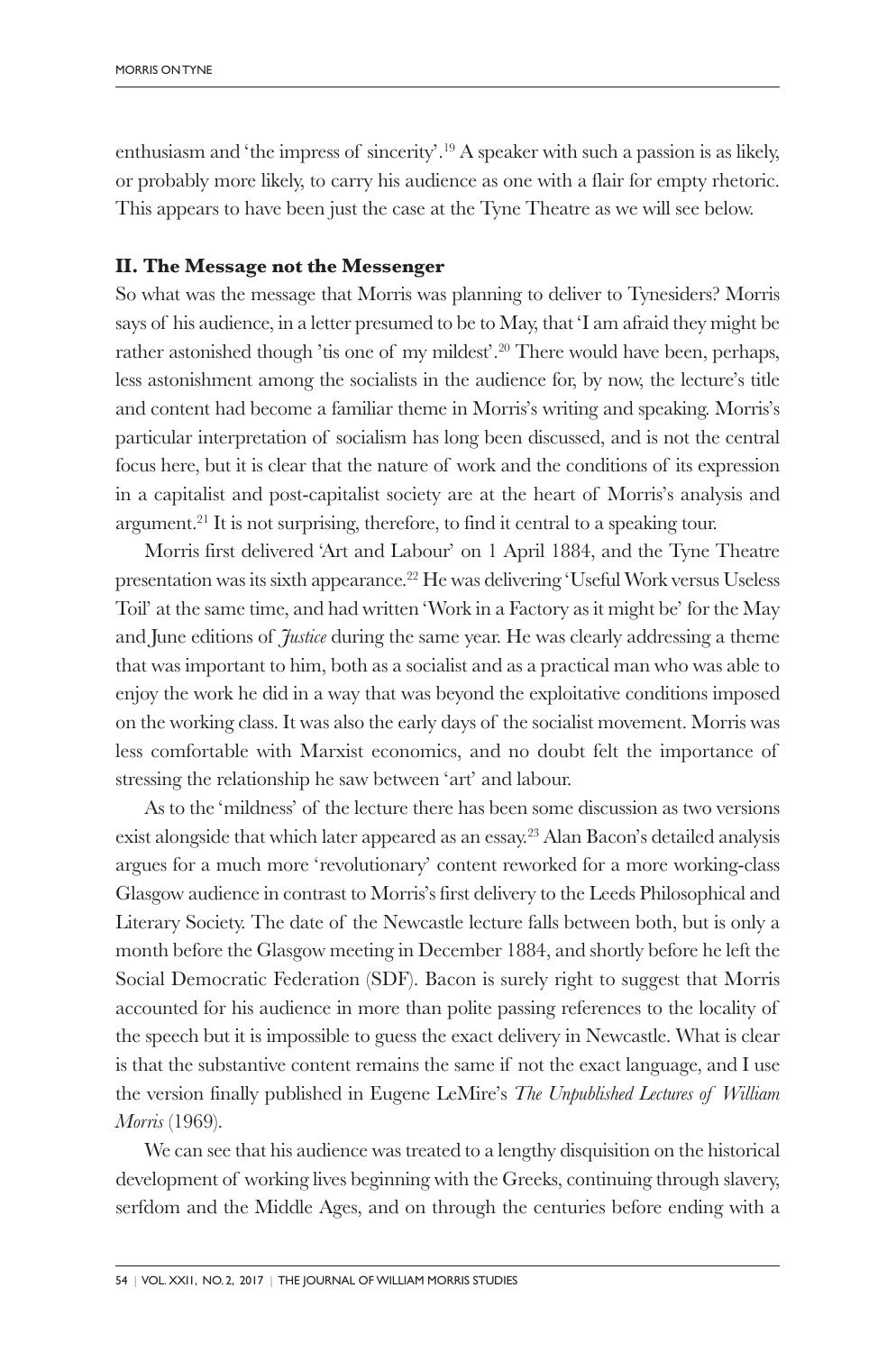discussion on the 'present and the future'. <sup>24</sup> It is here that his audience might have found him more provocative and less 'mild' as he takes on the exploitation of workers and their lack of any pleasure in their work under capitalism. The answer to this exploitation is not simply a redistribution of rewards from profit to wages which would leave the worker 'to live all his days in a toiling hell'. <sup>25</sup> Rather, the solution under socialism is threefold for the worker: 'to live in a pleasant house and a pleasant place'; to be 'educated according to their capacity', and to have 'due leisure'. <sup>26</sup> He adds: 'no useless work being done and all irksome labour saved as much as possible by machines'. 27

Morris's socialist message could be delivered directly to his working class listeners and with resonance to the already committed socialists, but he also addressed the middle class in his mixed audience. They would have to make a choice in the class struggle:

To join the camp of the masters is to brand yourself as an oppressor and a thief [alternatively,] when you know what socialism is, and what it asks of you [...] throw in your lot with the workers at every stage of the struggle.<sup>28</sup>

The message was clear but who exactly was Morris addressing, and what had brought him to Tyneside at this early stage of his socialist activity?

#### **III. Preaching to the Unconverted**

In 1884, Morris was a member of the SDF. He was writing for *Justice* as well as speaking around the country to a range of audiences both to engage with the unconverted, and to build a socialist organisation. He delivered 'Art and Labour' six times before his arrival in Newcastle, on two occasions to SDF meetings but on the other four to the more mixed audiences that might have been generated by, for example, the Leeds Philosophical and Literary Society (1 April 1884). In Newcastle the lecture was delivered under the auspices of the Tyneside Sunday Lecture Society (see Figure 2). 29

LeMire has the meeting sponsored by the Newcastle SDF branch although it was clearly delivered to a much more mixed audience. The Sunday Lecture Society had been founded in the year before Morris's contribution, and was one of a number across the country. It delivered an eclectic range of lectures as can be seen from that preceding Morris's: E. S. Beesly on 'Empire and Patriotism in Ancient and Modern Times', and that which followed: W. B. Carpenter on 'The Gulf Stream: What It Does and What It Does Not'. The Society had a varied list of speakers over its existence such as Oscar Wilde (but speaking on dress not socialism), Sergius Stepniak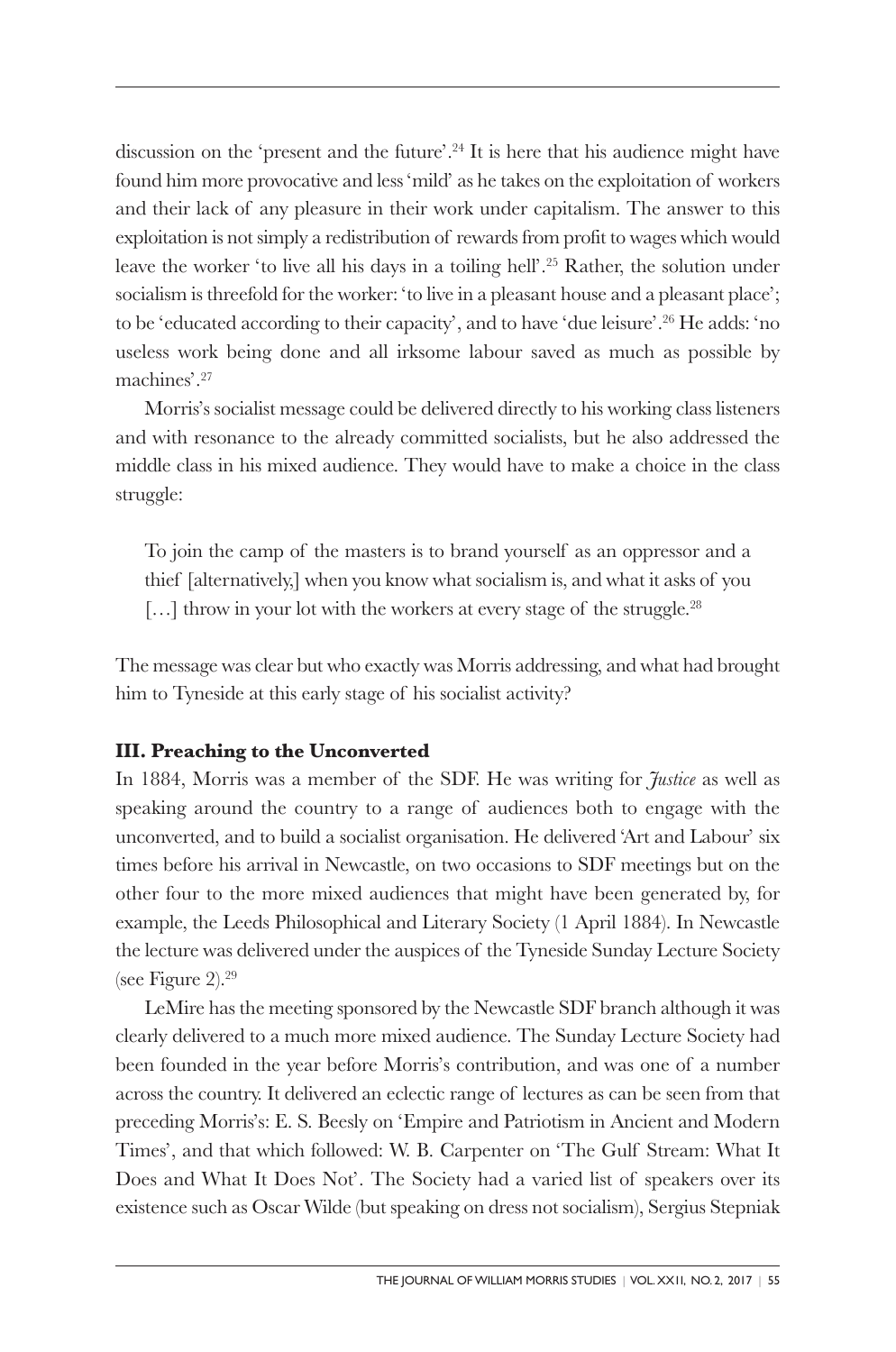

**Figure 2:** Programme handbill of theTyneside Sunday Lecture Society showing Morris's talk on 'Art and Labour'; ephemera of theTyneside Sunday Lecture Society held by Newcastle uponTyne City Library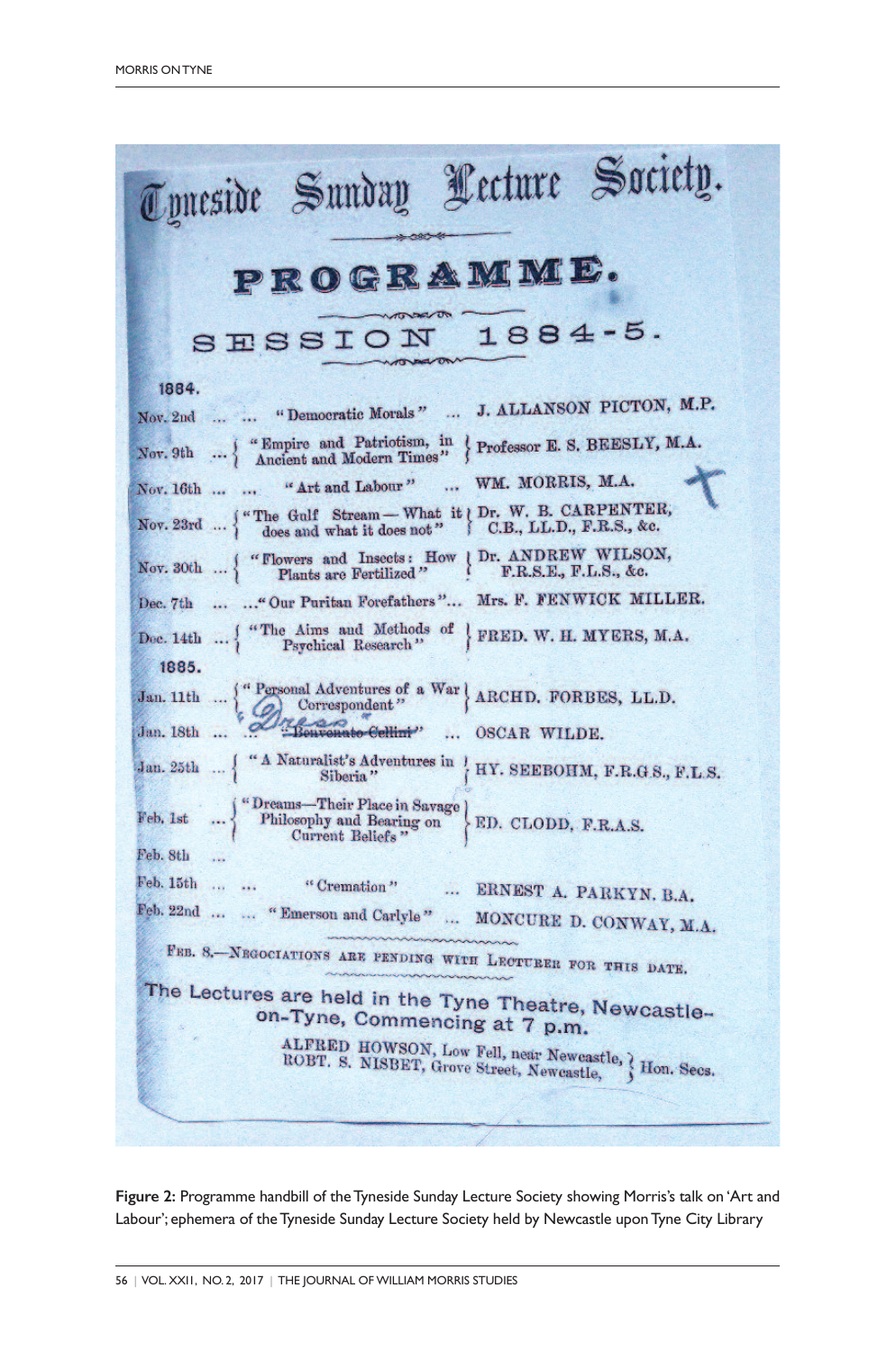on Russian democracy and Peter Kropotkin. Annie Besant and Mrs Sidney Webb (as she was described) were two rare women speakers on socialism and the trade unions respectively. Whilst these contributors over the years might have had more in common with Morris, the Society's overall thrust was more in line with the Victorian attitudes towards 'improving' education and broadening knowledge. 30

This variety indicates a much more mixed audience than a solely SDF-sponsored event would have provided Morris. The Sunday Lecture Society also sought to encourage subscriptions to the whole set of lectures so at least a part of the audience would have been attending whoever the speaker was. Any description of the audience can only be speculation at this historical distance but it is likely that men will have predominated over women, and that the middle class, who could afford the sixpence admission, might well have filled more seats than the workers to whom Morris was reaching out. Nevertheless, there will certainly have been enough skilled workers and union members from the local pits, shipyards and Armstrong's engineering factories to have made their presence felt.

The Sunday Society report for the period covering his lecture records an average attendance of 1,523. <sup>31</sup> In a letter to May, Morris records 'I am likely to have a big meeting tonight'. <sup>32</sup> Afterwards, in a letter to John Mahon, he concludes: 'I think Scheu was well pleased with the meeting on Monday in Newcastle: I had a very large audience; some 3000', a figure double the average audience. <sup>33</sup> Even allowing for some optimistic exaggeration (and the venue's capacity), the Tyne Theatre would have been packed. The local press was more appreciative than they were of Kropotkin. *The Newcastle Daily Chronicle* – a supporter of liberal causes – devoted five column inches to a report:

The title gives little idea of the vigorous and brilliant disquisition to which the audience was treated […] as his powerful pleading fell on the ears of his large and deeply interested audience, it recalled the gorgeous vision of Sir Thomas More's Utopia […]. It is rarely that so much matter is compressed into a popular discourse. There was literally no padding. 34

While Morris's audience might have the price of a seat to hear him, his 'utopia' was far distant from the suffering of Newcastle's working class. This was recorded in the same newspaper with reports of 'local distress' and donations to the unemployed, such as 'a large tin of soup […] half a sheep (second instalment) […] a parcel of groceries and a parcel of clothing'. An alternative Sunday entertainment to Morris in nearby Blyth was the 'Tomahawk Minstrel Group', also raising money for impoverished miners.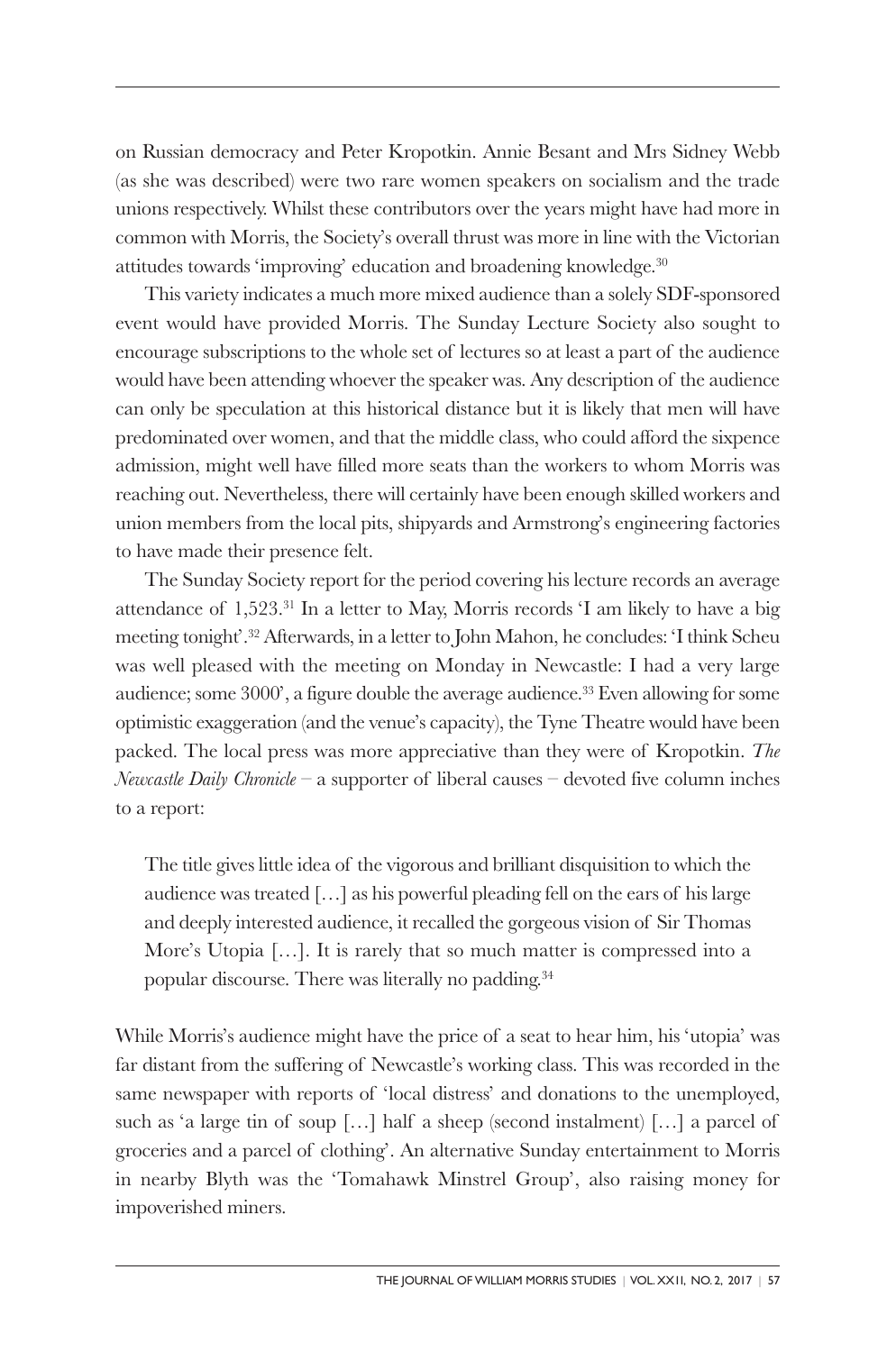#### **IV. Breakfast at Bensham**

Before the meeting Morris had stayed at Spence Watson's home in Bensham Grove in Gateshead, across the Tyne river from the theatre. Norman Kelvin refers to Spence Watson as a member of the SDF, although this seems most unlikely as he was a Liberal supporter and a Quaker. <sup>35</sup> He chaired the meeting, and was clearly instrumental in bringing Morris to the Tyne Theatre as an active member of the Sunday Lecture Society.

More significantly in relation to the lecture, Spence Watson's biographer, his nephew, Percy Corder, describes Morris's stay at Bensham Grove in a rarely quoted piece which is worth recording in full. Corder describes a discussion 'one Sunday evening' at his uncle's house between Morris, Canon Moore Ede and Dean Kitchen. He describes the Canon as 'well versed in ideas of social reform and in the conditions of the workers' life'. <sup>36</sup> He goes on:

If the Sunday evening conversation was spirited, still more so was that which reigned at breakfast the following morning when William Morris found himself fairly matched in controversy by Elijah Copland, the local leader of the Democratic Federation. Both men held advanced views on the allengrossing question of the best form of government of the State, but they differed widely as to the means to be employed to bring about a change. Morris 'so attractive, so fiery, so unpractical', as Spence Watson wrote, a pronounced Socialist out for social revolution, with a lack of system to back his theories, Copland a working wood-carver, ready and willing to work towards social reform, using every existing form of popular government which lay ready to his hand. As the argument developed Spence Watson sat as umpire, with Morris on his left hand, pacing up and down the dining room, looking for all the world like some Norse rover tanned with 'the freshness of the open sea' declaiming 'it's a Revolution we must have, a bloody revolution if need be'; whilst on the right sat the calm and collected little wood-carver, quietly rejoining in the intervals of the storm: 'Yes, but it's a moral revolution we want'. 37

The dining room of Morris's pacing is currently owned by the local authority, and is now the location of a set of The Firm's window glass as well as, appropriately, the home of various craft classes.

#### **V. Conclusion**

The early years of Morris's socialist engagement were both a major commitment to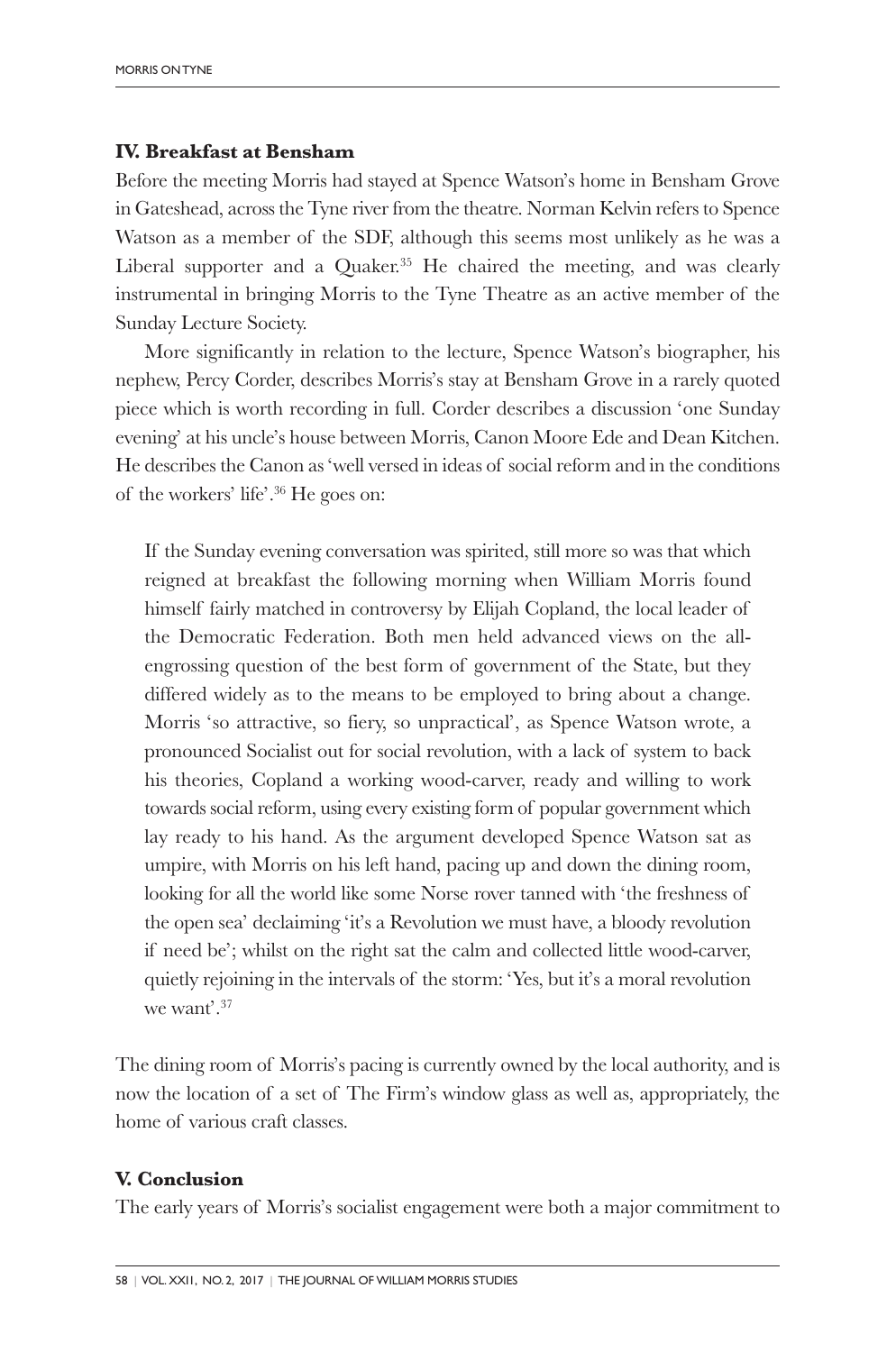spreading 'the cause' and, consequently, a severe imposition on his personal life. Morris's arrival in Newcastle was just one of many visits to the industrial towns of the North and Scotland where he was working to build the SDF, and then the Socialist League. His public profile for his poetry and design work made him an attractive speaker for both socialist activists and an 'interested' middle class alike. In responding to these demands, Morris set out on activities which were clearly, in May's words, 'against the grain', and ultimately damaging to his health.

His visit to the Tyne Theatre is just one typical example of the demands made on him by these competing audiences (not to forget the Bewick Society). He matched these demands in his own way and, whilst not being the great orator to inspire, for example, a massed audience of striking trade unionists, his impact may have been just as great and longer lived. For socialists at the end of the nineteenth century, and now into the twenty-first, Morris remains an inspiration, and who knows who left the Tyne Theatre lecture to go on to make their own contributions to 'the cause'?

#### **NOTES**

- 1. Morris to Spence Watson. Letter held by Robinson Library Special Collections, Newcastle University, Newcastle uponTyne, SW 1/12/35.
- 2. *The Spectator*, 15 November 1884, p. 2. Morris does, in fact, write about the show in *Justice*, 15 November 1882, p. 2.Not begrudging anybody their enjoyment of the Show he uses it as a vehicle to discuss John Ball and the Peasants' Revolt.
- 3. May Morris, *The Introductions to the Collected Works of William Morris*, ed. Joseph Riggs Dunlap, 2 vols (NewYork: Oriel Editions, 1973), II, p. 699.(Afterwards May Morris).
- 4. William Morris, *Icelandic Journals* (London: Mares' Nest, 1996), p. 1.
- 5. See John Stirling, 'Striking Miners and the Cockney Socialists', *North East History*, 46 (2015), 99-114. (Afterwards Stirling,'Striking Miners').
- 6. Sheila Kirk, *PhilipWebb: Pioneer of Arts and Crafts Architecture* (Chichester: JohnWiley & Sons, 2005), p. 124. Judging by the ceiling photographs reproduced in this volume Morris's outburst may be accounted for, at least in part, by the backbreaking and repetitious nature of the work. For the anecdote concerning this outburst,see Fiona McCarthy, *William Morris:A Life for Our Time* (London: Faber and Faber, 1994), p. 210.
- 7. May Morris, p. 449.
- 8. Quoted in Jack Lindsay, *William Morris:Dreamer of Dreams* (London: Nine Elms Press, 1991), p. 3.
- 9. Rosemary Taylor,'"The City of Dreadful Delight":William Morris in the East End of London', *JWMS*, 18: 3 (Winter 2009), 9-28 (p. 21).
- 10. See note 7, above.
- 11. J. Bruce Glasier,*William Morris and the Early Days of the Socialist Movement* (London: Longmans,Green & Co., 1921), p. 153. (Afterwards Glasier). Glasier's reflections on Morris have been treated as unreliable given that they were written some time after the events, and at a time of illness, but it is unlikely that such overall impressions as this are misleading.
- 12. Sophie R. Sharman, introduced by Edmund and Ruth Frow,'Reminiscences ofWilliam Morris', *JWMS*, 12: 2 (Spring 1997), 5-6 (p. 6). Sharman's article first appeared in the February 1903 edition of *The Comrade*, an illustrated socialist monthly published in NewYork between 1901 and 1905.
- 13. James Leatham, *William Morris: Master of Many Crafts* (Bristol:Thoemmes Press, 1994), p. 119.The Thoemmes Press edition reprints the original 1900 edition.